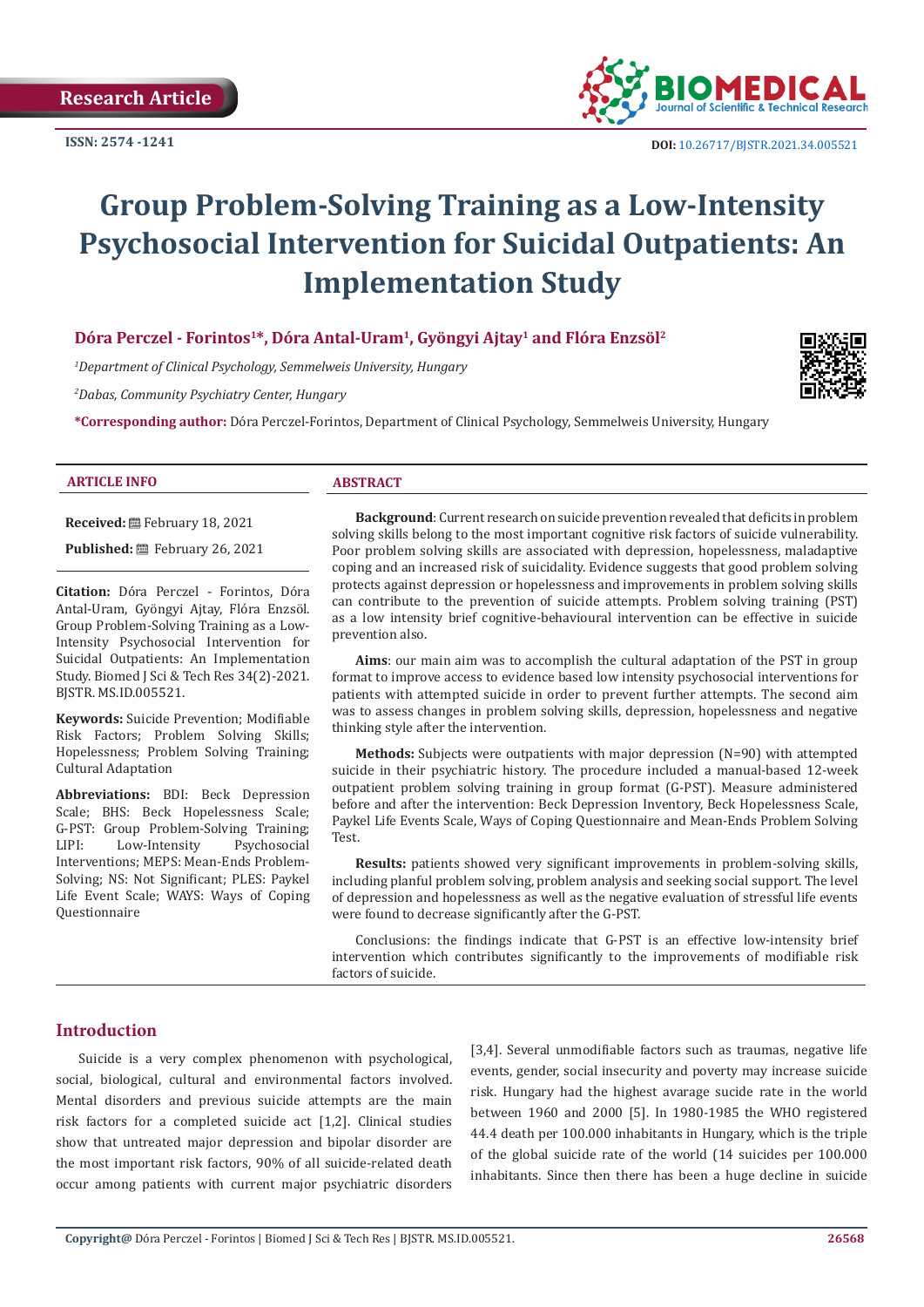rates and for now suicide rate is 17/100.000 due to a much better recognition of depression and to more effective and comprehensive treatment approaches [1]. Effective suicide prevention strategies should focus on the modifiable risk factors such as low mood, hopelessness, dysfunctional thinking style, lack of social support and poor problem-solving abilities [1,6]. Several studies confirmed the predictive value of hopelessness in suicidal behaviour and identified it as the final step before attempting suicide [2, 6-9]. Hopelessness can be understood as the loss of perspective, an extremely negative view of the future. According to Beck's cognitive model of depression the negative view of the future is part of the negative cognitive triad, namely a negative view of the self, the world and the future [10]. The starting point of the hopelessness theory of suicide is that not the low mood or depression per se but the loss of perspective of the future, namely hopelessness can be viewed as the final stage before suicide. It has also been a wellestablished finding that hopelessness is a key factor in increasing the risk of suicidal behaviour and it has a predictive value for the repetition of suicide attempts as well as for completed suicides up to 10 years later [7].

Studies concerning the psychological processes underlying suicidal behaviour has also highlighted deficits in social problemsolving abilities. Several researchers including Walker, Chang and Hirsch [11] suggested that individuals with neurotic tendencies tended to consider problems as threats and employed impulsive, passive and/or avoidance type coping. These maladaptive ways of coping present greater risk for suicide vulnerability as mediators towards hopelessness. Several investigations highlight that emotion-oriented coping is strongly associated with poorer mental health and self-harm thoughts as well as with suicide attempts whilst problem-oriented coping is associated with better mental health [12]. Collectively, the results of these studies suggest that suicidal people are less active in their problem-solving efforts, they tend to give avoidant and impulsive responses, and also tend to have difficulty in generating alternative solutions to their problems. In a clinical study over 60% of patients with at least one suicide attempt reported that they had had at least one problem that they believed to be unsolvable and they had experienced high level of hopelessness at that time as well as strong suicidal ideation [13]. Strong research evidences have confirmed the view that meaningful association exists between suicidal ideation and poor social problem-solving skills. Pollock and Williams [14] found that suicidal patients with at least one attempt subsequently demonstrated maladaptive problem-solving skills such as increased passivity and avoidance in problem situations. A more recent study by Collinson et al. [15] also confirmed that suicidal patients presenting to hospitals with self-harm for the second or subsequent time, show poor problemsolving skills. However, some studies failed to find differences in problem-solving skills between suicidal and non-suicidal psychiatric patients. Pollock & Williams [14] and Poós, Annus & Perczel Forintos [16] compared patients who attempted suicide

with non-suicidal psychiatric controls concluded that passive and avoidant coping were not unique to suicidal patients; however, a passive coping style in combination with the smaller number and less effective alternatives generated may increase suicide vulnerability. If this is true, major improvements in problem solving and coping skills should be an important target for interventions which aim for the effective prevention of suicidality.

# **Problem-Solving Training**

Problem-solving training (PST) as a brief structured cognitivebehavioural and psycho-educative intervention has been adapted for several goals, context and target populations. However, it was found to be promising in decreasing the modifiable risk factors of suicide. Primary prevention of suicide should focus on the screening of groups at risk in the general population. Secondary suicide prevention aims to decrease the likelihood of a suicide attempts in high-risk individuals such as borderline or bipolar patients, while the goal of tertiary prevention should be to diminish suicide contagion after completed suicides [17]. According to some meta-analysis the following methods proved to be effective in suicide prevention: pharmacotherapy, cognitive-behavioural therapy, reduced access to lethal means as well as responsible media reporting of suicide (e.a. [18-20]. In terms of psychosocial interventions suicidal patients often benefit from therapies that directly address intrusive suicidal thoughts, motivation and attempts. Cognitive therapy for suicide prevention, cognitive-behavioural therapy, dialectical behaviour therapy, problem-solving therapy, mentalization-based treatment and interpersonal therapy have all some positive effects for preventing suicide by decreasing both suicidal ideation and the reattempt rate of suicide attempts [21]. Systematic reviews have indicated that problem-solving therapy can be a promising cognitive-behavioural intervention following self-harm [19, 22]. For example, in an early study Salkovskis, Atha, and Storer [23] reported that PST was effective when was delivered in individual setting. Other studies did not find any evidence for the effectiveness of PST when applied in group setting [24], while in a meta-analysis Hawton et al. [18] argued that PST has the quality of evidence range between only moderate and low. Almost all studies reported that relatively short training was used consisting of 4-6 sessions. However, guidelines by the National Institute for Clinical Excellence (NICE) recommend the use of problem-solving therapy as a wellestablished intervention to prevent repeated self-harm [25].

Problem-solving training (PST) is designed to improve problemsolving skills, initially developed by D'Zurilla and Godfried in 1971 [26]. Since then, it has been extended and used in many research trials which proved its effectiveness in several mental disorders [27], especially in suicide prevention [22,23,28,29]. Meta-analysis of randomized controlled trials revealed that suicidal patients receiving PST had significantly greater improvement in their level of depression and hopelessness as well as in their problemsolving skills than suicidal patients in the control treatment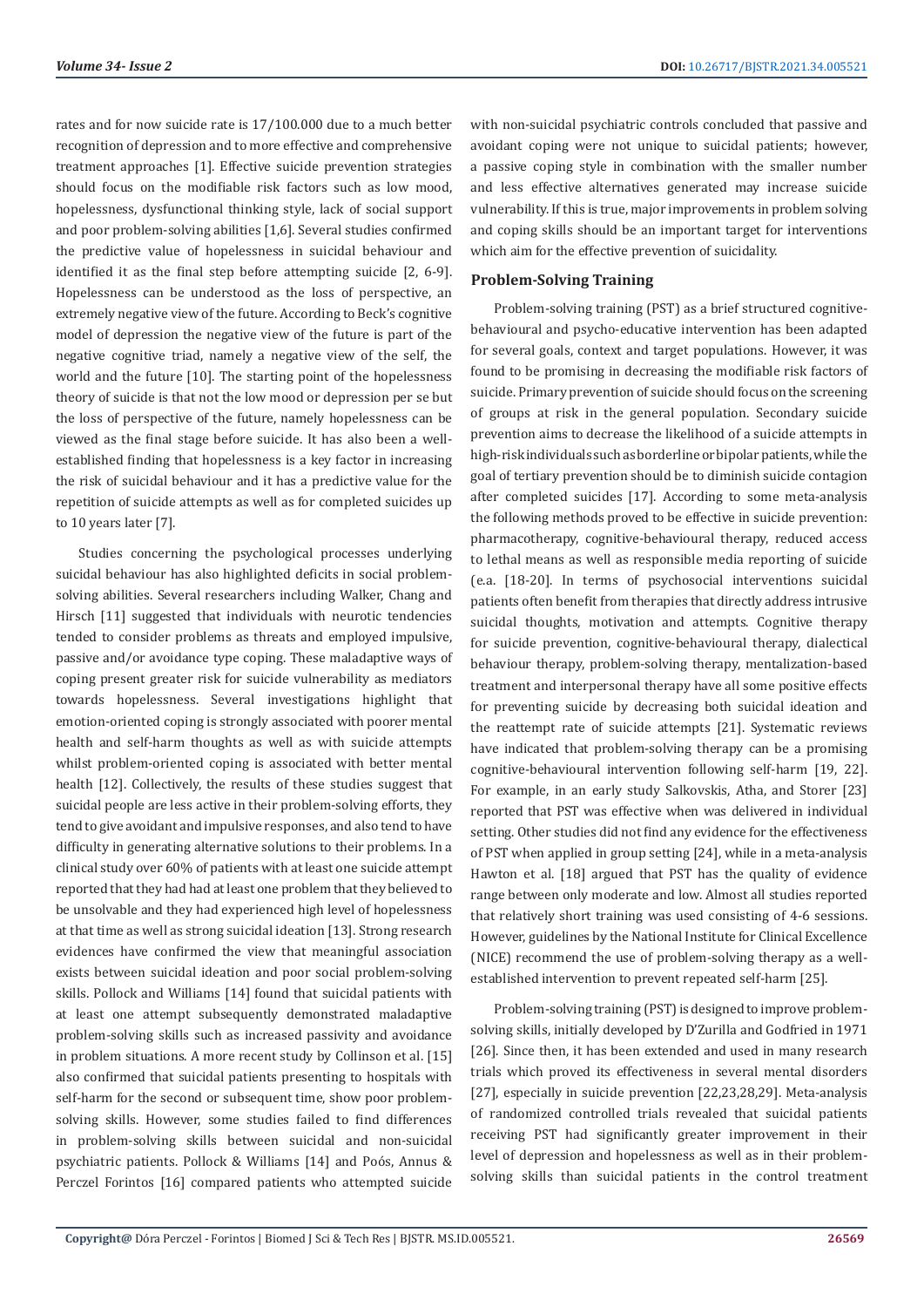groups [22]. In a one-year follow-up study conducted by Hatcher et al. [30] the proportion of people at high risk for further suicide attempt (based on the Beck Hopelessness Scale) was significantly lower in the group receiving problem-solving training than in the group receiving usual care. However, regarding long-term suicide prevention, current literature and the NICE guidelines strongly emphasize the importance of further research on the effectiveness of interventions carried out in clinical settings [31]. Finally, there is a large gap in the demand and the supply of the evidence based, high intensity, individually addressed psychotherapies, since the resources for providing psychotherapy in mental health care are very limited. Evidence based psychotherapies have always been hardly available due to the limited number of trained therapists in the funded healthcare. Low-intensity psychosocial interventions (LIPI) can fill this gap in clinical practice by increasing the access to psychological treatments [32]. Group interventions are widely used in clinical setting as well as in health psychology, since they allow intervening on low level / low intensity. As the group format PST is based on the principles of cognitive behaviour therapy it can enable participants to foster effective social problem-solving, overcome negative thinking and to treat underlying psychological problems. The implementation of group PST can facilitate the social support between the group members while they are able to serve as sources of feedback to each other. Furthermore, group members can facilitate brainstorming and generate alternative solutions for problem-solving together. Up to now research on the effectiveness of PST, especially of G-PST gave mixed results [33].

#### **Aims of the Study**

Suicide prevention is a serious concern world-wide and the availability of effective, evidence based psychological prevention methods is of utmost importance. PST as a short, structured lowintensity cognitive-behavioural intervention which was found to be promising in decreasing the modifiable risk factors of suicide. Although suicide rates show a steady decline in our country, effective ways of suicide prevention are much needed therefore our aim was to adopt the method of problem-solving training. In this implementation study our main goal was to use a culturally adapted problem-solving training in group format (G-PST) and investigate its effect on depression, hopelessness, problem-solving as well as coping skills as they belong to the modifiable risk factors of suicide. We hypothesized that after a 12-week G-PST participants would show improvement in problem-solving abilities, in coping skills as well as decreased level of depression and hopelessness. In addition, we investigated the number of stressful the life events and their emotional impact on the patients before and after the intervention.

# **Methods**

# **Participants**

A total of 90 psychiatric patients were recruited from our university outpatient clinical psychology service. Patients suitable

for inclusion were those who had one or more suicide attempts within the last 5 years, fulfilled the DSM-5 criteria of major depressive disorder and aged between 18-60 years [34]. All of them were previously treated in hospital after their suicide attempt and were on antidepressant medication. In terms of the method of suicide attempt, 73% of the patients used drug overdose, 27% cut him/herself. Patients were excluded if they had psychosis, hypomanic or manic episode or addictive disorders in their psychiatric history or they were currently at acute risk for suicide. Eligible patients were consecutively assigned to G-PST in the order of their appearance at the outpatient clinical psychology service. All of the participants provided written informed consent, as approved by the Medical Research Council, Scientific and Research Committee of the Semmelweis University (TUKEB: 233/2014). A sociodemographic and clinical data sheet was used to obtain information on the demographic and clinical history. Demographic characteristics of the participants (gender, age, marital status, education, occupation and psychiatric symptoms) can be seen in Table 1.

#### **Measures**

The following questionnaires were carried out at the baseline and after the intervention.

**Beck Depression Inventory (BDI):** To measure the severity of depression, the widely used BDI was administered [7,34,35]. The BDI consists of 21 questions on a four-point Likert- scale where a higher score correlates with more severe depression. Participants are asked to assess their level of their symptoms on each item. The questionnaire shows a very strong internal consistency of 0.911.

**Beck Hopelessness Scale (BHS):** For measuring hopelessness we used the widely highly recognized BHS [36,37]. BHS is a selfreport inventory designed to measure three major aspects of hopelessness: feelings about the future, loss of motivation, and expectations. The test consists of 20 yes or no items; score above 9 indicates severe suicide risk. The scale showed acceptable reliability, Cronbach's alpha 0.71.

**Ways of Coping Questionnaire (WAYS):** Is a 22-item selfreport measure in order to identify methods people use to cope with stressful situations [38,39]. Participants are asked to make ratings on a 4-point Likert-scale. Factors of the WAYS include problem analyses, planful problem-solving, emotion focused coping, seeking social support, escape-avoidance, emotion balancing coping. The questionnaire indicated an acceptable internal consistency as the Cronbach's alpha was 0.7.

**Mean-Ends Problem-Solving Test (MEPS):** Is one of the most commonly used methods of assessing interpersonal problemsolving deficits [40, 41], adapted by Poós, Annus & Perczel Forintos [16]. The MEPS provides 10 vignettes that describe the beginning of a problem situation (e.g., conflict with the boss or partner) and its desired end-point (good relationship with boss or partner).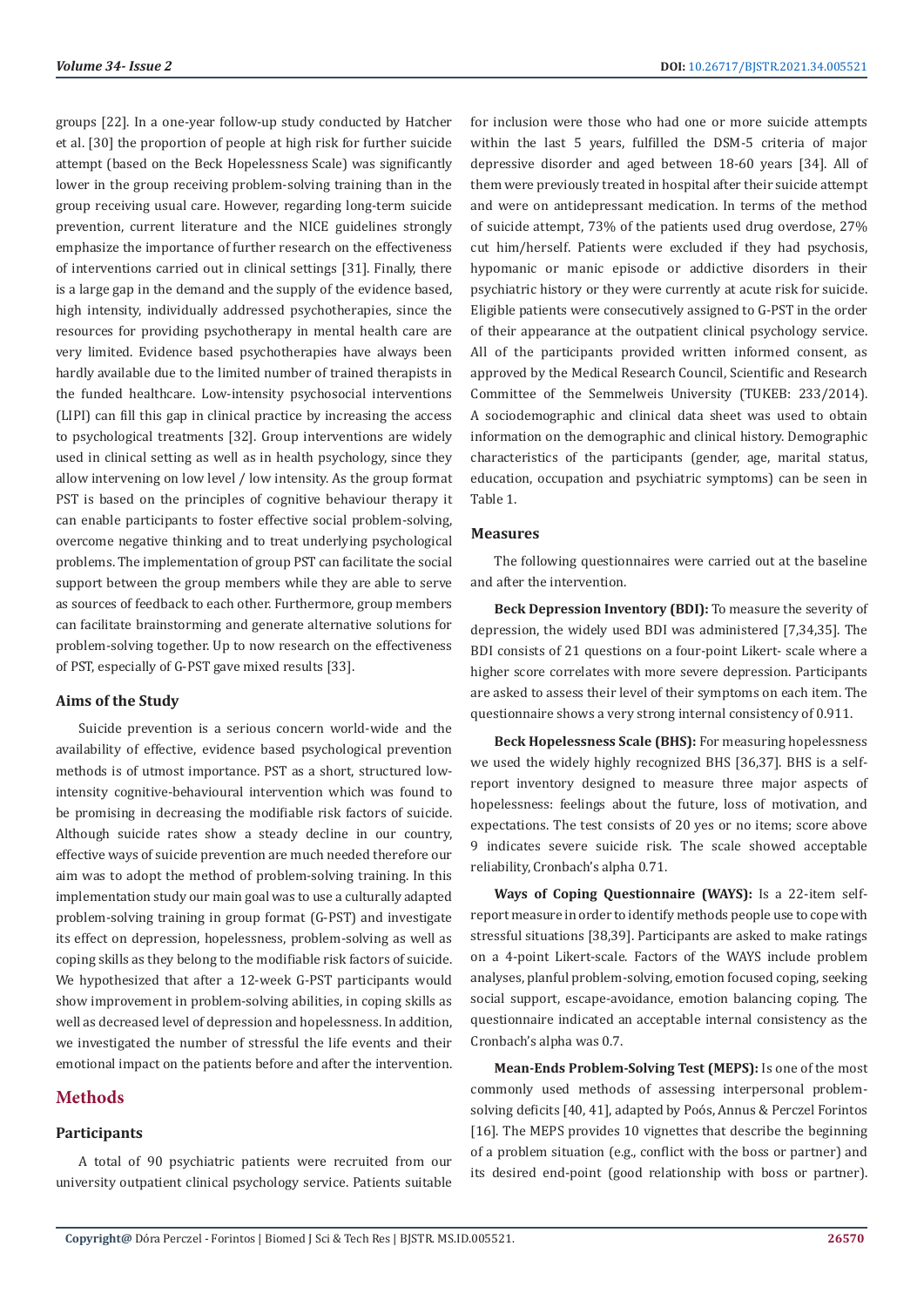Participants requested to describe how they would solve the situation for each scenario. Regarding the most common scoring method MEPS is marked for 'relevant means' that is evaluated by a trained clinical psychologist on a Likert-type scale from 0 (not effective at all) to 7 (very effective). The "relevant means" stand for the number of discrete steps that enable the protagonist to reach the solution. Two authors of this study (AGy, SzG) evaluated each MEPS in order to ensure interrater reliability. The scale showed a good internal consistency of Cronbach's alpha=0.73 in the present study and excellent interrater reliability (r=0.81)

**Paykel's Life Event Scale (PLES):** Was created to evaluate 28 stressful life events in various domains including interpersonal, achievement, financial, legal, and adjustment events [42]. Participants are asked to check any event that they had experienced within the past year and rate its positive or negative impact on them on a 5-point Likert scale. The Cronbach's alpha 0.87 for the scale indicated excellent reliability.

# **Procedure**

A pre-post intervention design was adapted. PST patients (N=90) were recruited from the outpatient clinical psychology service of our University according to the inclusion criteria described above. Following initial assessment, they were consecutively assigned to G-PST which consisted of 8 weekly sessions followed by two booster sessions at the  $10^{th}$  and  $12^{th}$  week. Altogether, the G-PST consisted of 10 sessions delivered during 12 weeks. Psychological, behavioural and social characteristics of participants were assessed at baseline and after the end of treatment (at  $12<sup>th</sup>$  weeks). Each group consisted of 6-8 participants, the sessions were two-hour long, held weekly, facilitated by a senior cognitive-behaviour therapist and a clinical psychologist trainee as co-therapist. All the participants received a culturally adapted manualized treatment based on a highly structured cognitive-behavioural protocol. The content of the G-PST was an extended version of the problem-solving therapy approach developed by Nezu and D'Zurilla [27]: creating positive problem orientation, making a problem list, setting up priorities, identification of the most important problem, brainstorming, generating solutions, cost-benefit analysis of each chosen solution, setting up an action plan and reviewing the plan. It is important to mention that the psychological culture of the Hungarian society has traditionally been influenced by psychodynamic approaches due to historical reasons. Acquiring skills by rational cognitive-behavioural methods needs cultural adaptation and that's why a 10-session training was applied as opposed to the original 6-session one [27].

 In addition, basic cognitive-behavioural techniques were also taught such as identification of intensive emotions, cognigtive restructuring and assertive communication skills. Concerning the content of the PST special focus was placed upon the resolution of interpersonal conflicts within the family and establishing positive problem orientation because these two issues were identified as key

topics as the lack of which might contribute to hopelessness in the Hungarian society. These steps were covered during sessions 1-4 while sessions 5-8 served to practice the newly acquired skills. The two booster sessions aimed to avoid relapses by creating a relapse prevention plan: each participant elaborated an individualized plan with the help of the other group members for possible future difficulties. Skill-acquisition was enhanced by behavioural techniques such as modelling, observational learning, role-play practice and feed-back. After explaining a step, the group leader demonstrated it with one of the group members who volunteered. This was followed by practice in pairs using worksheets and discussion in "large" group format. Feedback was provided at each step. Homework was also assigned after the sessions in order to practice the actual skills.

# **Statistical Analysis**

Statistical analysis was performed by using SPSS 23. For the comparison of the effectiveness of the interventions, paired-samples t-tests were conducted. Effect sizes were calculated according to Cohen's d. Missing data were handled by multiple imputation using the Fully Conditional Specification method (FCS). In this approach, missing data are imputed by a chain of conditional distributions based on regression models using available baseline data from the responders and the non-responders. Pearson's correlation was performed to determine the relationship between problem-solving skills, depression and hopelessness.

# **Results**

# **Descriptive Statistics and Baseline Data**

The mean age of participants was 39.5 years; 13.3% of them were male and 86.7% female. The marital status showed a normal distribution between married (36.7%), divorced/widowed (23.3%) and single (40%). 43% of the participants were employed, 20.3% was unemployed, 11.4% seasonal employed, 8.8% was on maternity leave and 16.5% was retired/disabled. Most of them (90%) were diagnosed with major depression while the rate of comorbid personality disorders was 10% (Table 1). Drop out: 83% of the participants (74 persons) completed the G-PST, only 17% (16 persons) left the program. This level of dropout rate was consistent with the literatures' findings [43]. Missing data was handled by multiple imputation using the Fully Conditional Specification method (FCS). In this approach, missing data are imputed by a chain of conditional distributions based on regression models using available baseline data. To assess for sampling bias, a comparative analysis was conducted between participants who completed the final measures and those whose data were missing at the posttreatment measurement. Results revealed no significant betweengroup differences on any baseline measure (e.g., demographics, diagnostic variables, depression, hopelessness and problemsolving abilities).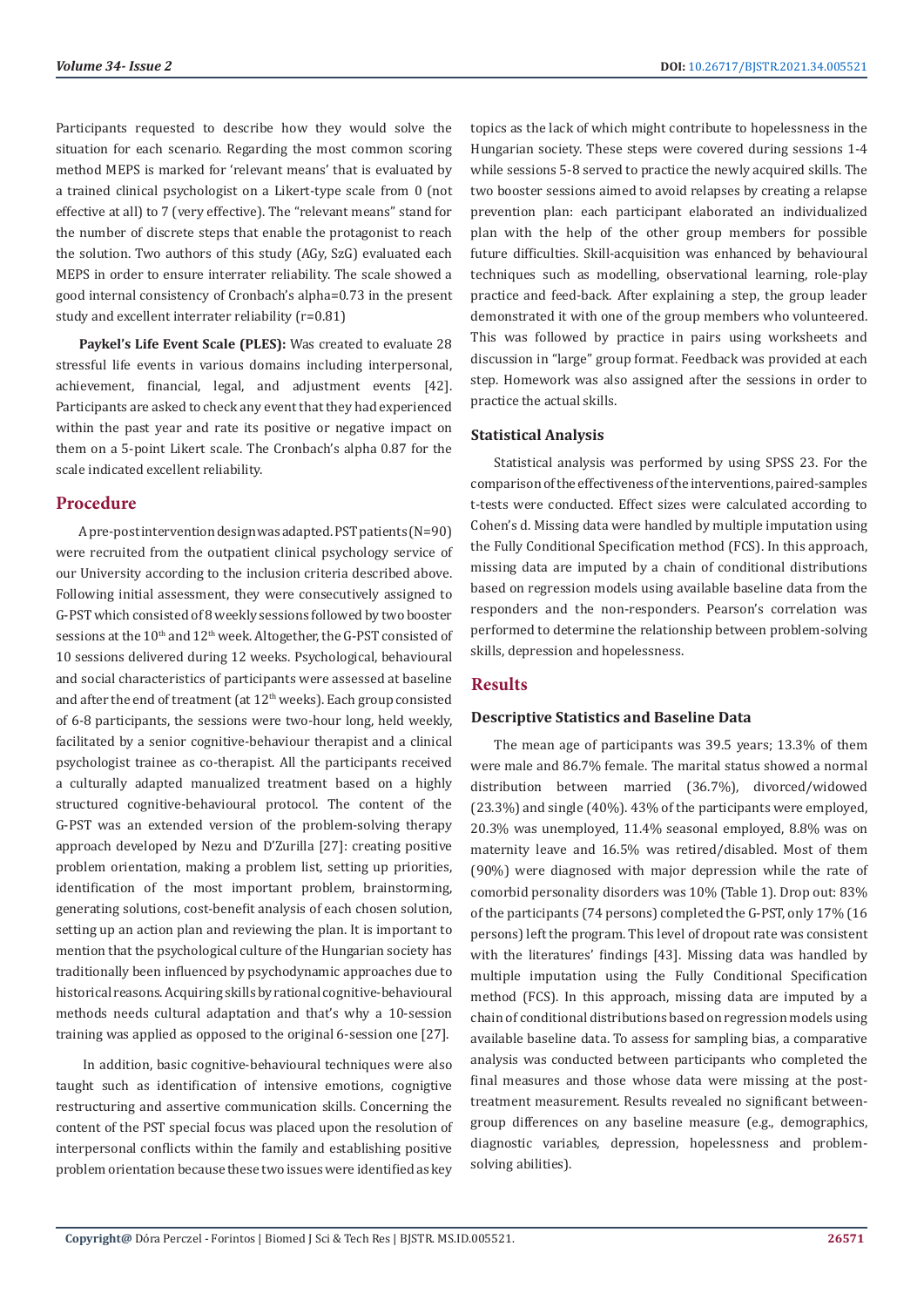Table 1: Demographic characteristics (N= 90).

|                             |                         | <b>PST Patient</b> |
|-----------------------------|-------------------------|--------------------|
|                             |                         | $N=90$             |
| Age                         | Average (SD)            | 39.5(13.2)         |
| Gender                      | Male                    | 12 (13.3%)         |
|                             | Female                  | 78 (86.7%)         |
|                             | Married                 | 33 (36.7%)         |
| Marital status              | Divorced/widow          | 21 (23.3%)         |
|                             | Single                  | 36 (40%)           |
| Education                   | University grad.        | 27 (30%)           |
|                             | High school grad.       | 51 (56.7%)         |
|                             | Elementary grad.        | 12 (13.3%)         |
|                             | Employed                | 39 (43.0%)         |
| Occupation                  | Seasonal employment     | 10 (11.4%)         |
|                             | Unemployed              | 18 (20.3%)         |
|                             | Retired/disabled.       | 15 (16.5%)         |
|                             | Other (maternity leave) | $8(8.8\%)$         |
| Diagnosis                   | Affective disorder      | 81 (90%)           |
|                             | Personality disorder    | $9(10\%)$          |
| Duration of hospitalization | Months                  | 9.8(9.6)           |
| Number of suicidal attempts | Mean (SD)               | 1.3(1.,4)          |

# **The Effects of PST on Problem-Solving Abilities and Coping Skills**

Table 2 shows the results of the paired samples t-test which was performed to evaluate the effect of the interventions in improving problem-solving skills based on MEPS. As expected, the number of relevant steps increased indicating very significant improvement in problem-solving skills following the training (t (89) =-3.28, p<.001, Cohen's d=.9). To investigate the effectiveness of G-PST on ways of coping (based on WAYS) we also performed paired samples t-test and a significant increase was found on the subscales of WAYS (see (Table 2): emotion-focused coping (t(89)=3.20, p<.01, Cohen's d=.5), planful problem-solving  $(t(89)=-3.09, p<0.01,$  Cohen's d=0.4, small effect size), problem analysing  $(t(89)=-2.71, p<.01,$ Cohen's d=0.4, small effect size), emotion balancing (t(89)=3.15, p<.01, Cohen's  $d=4$ ) and seeking social support  $(t(89)=3.15$ , p<.01, Cohen's d=0.4, small effect size). Our first hypothesis was confirmed since both problem-solving and coping skills showed significant increase after the G-PST.

**Table 2:** Comparison of problem-solving measures at pre- and post-treatment.

| <b>Measure</b>                      | M     | <b>SD</b> | t(df)   | <b>Sig Cohen's</b> |
|-------------------------------------|-------|-----------|---------|--------------------|
| <b>MEPS Pre-treatment</b>           | 13.78 | 6.05      | $-3.28$ | $< 001**$ "        |
| <b>MEPS Post-treatment</b>          | 15.41 | 6.91      | (89)    | 0.9                |
| <b>WAYS Planful Problem Solving</b> |       |           |         |                    |
| Pre-treatment                       | 2.82  | 2.38      | $-3.09$ | $-.01*$            |

| Post-treatment                     | 4.12 | 2.68 | (89)    | 0.4       |  |
|------------------------------------|------|------|---------|-----------|--|
| <b>WAYS Problem Analysing</b>      |      |      |         |           |  |
| Pre-treatment                      | 4.71 | 2.07 | $-2.71$ | $-.01*$   |  |
| Post-treatment                     | 5.41 | 1.93 | (89)    | 0.4       |  |
| <b>WAYS Seeking Social Support</b> |      |      |         |           |  |
| Pre-treatment                      | 3.18 | 1.67 | $-3.15$ | $-.01*$   |  |
| Post-treatment                     | 3.82 | 1.60 | (89)    | 0.4       |  |
| <b>WAYS Emotion-Balancing</b>      |      |      |         |           |  |
| Pre-treatment                      | 3.53 | 1.51 | 3.15    | $-.01*$   |  |
| Post-treatment                     | 4.88 | 1.58 | (89)    | 0.4       |  |
| <b>WAYS Emotion Focused</b>        |      |      |         |           |  |
| Pre-treatment                      | 5.71 | 2.56 | 3.20    | $-.01*$   |  |
| Post-treatment                     | 4.59 | 2.35 | (89)    | 0.5       |  |
| <b>WAYS Escape-Avoidance</b>       |      |      |         |           |  |
| Pre-treatment                      | 6.18 | 1.64 | $-1.95$ |           |  |
| Post-treatment                     | 6.52 | 1.67 | (89)    | <b>NS</b> |  |

Note. Means-End Poblems Solving Scale (MEPS), Ways of Coping (WAYS)

 $NS = not significant, ** p<0.01, * p<0.5$ 

#### **The Effects of G-PST on Depression and Hopelessness**

Comparing pre-, and post-treatment data, there was a significant decrease in depression (t  $(89)$ = 4.66, p<.001, Cohen's d=0.5, medium effect size) and hopelessness also showed large decrease with a very strong significance  $(t(89)=7.03, p<.001,$  Cohen's d=0.8, large effect size, (Table 3). This hypothesis was also confirmed since both depression and hopelessness decreased significantly after the G-PST. Means and standard deviations are shown in Table 3. To examine if problem-solving abilities and coping skills are interrelated either to depression or hopelessness, Pearson's correlation analysis was performed. Table 4 shows that there was a moderate and very strong significant negative correlation between depression (BDI) and WAYS subscales as follows: problem analysis  $(r=-.250, p<.01)$ , planful problem-solving  $(r=-.303, p<.001)$ , seeking social support ( $r=-278$ ,  $p<.01$ ) and emotion balancing coping ( $r=$ .362, p<.001). As for hopelessness we found significant correlations only on the WAYS planful problem-solving subscale (r=-.251, p<.01) and the emotion balancing subscale (r=-.381, p<.001). As opposed to our expectations, MEPS scores showed no significant correlation neither with depression nor with hopelessness.

**Table 3:** Comparison of depression, hopelessness and number as well as emotional impact of life events at pre- and post-treatment in the PST groups.

| <b>Measure</b>               | M     | <b>SD</b> | $t$ (df) | Sig. Cohen's d |
|------------------------------|-------|-----------|----------|----------------|
| <b>BDI</b> Pre-treatment     | 24.04 | 13.75     | 4.66     | < 0.01         |
| <b>BDI</b> Post-treatment    | 16.98 | 11.9      | (89)     | 0.5            |
| <b>BHS</b> Pre-treatment     | 10.45 | 6.41      | 7.03     | < 0.01         |
| <b>BHS Post-treatment</b>    | 5.87  | 4.76      | (89)     | 0.8            |
| <b>Number of Life Events</b> |       |           |          |                |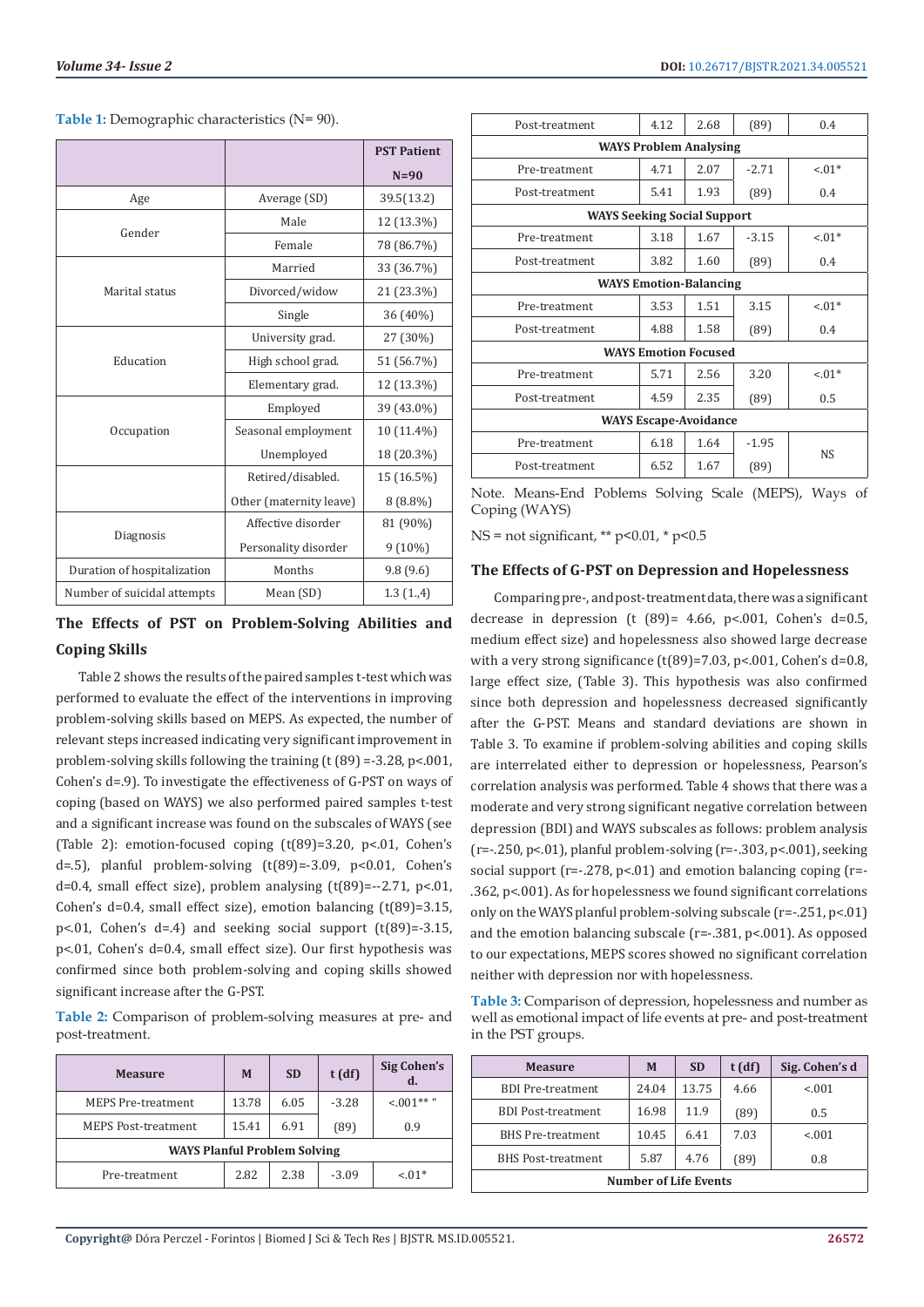| PLES Pre-treatment           | 6.63  | 4.78  | $-3.01$ | $-.01$ |
|------------------------------|-------|-------|---------|--------|
| <b>PLES Post-treatment</b>   | 8.5   | 6.21  | (89)    | 0.3    |
| <b>Impact of Life Events</b> |       |       |         |        |
| <b>PLES Pre-treatment</b>    | 43.97 | 25.32 | 6.08    | $-.01$ |
| <b>PLES Post-treatment</b>   | 34.78 | 25.91 | (89)    | 0.6    |

Note. Beck Depression Inventory (BDI), Beck Hopelessness Scale (BHS),

Paykel's Life Event Scale (PLES); NS = not significant, \*\* p<0.01,  $*$  p<0.5, + p<.1

**Table 4:** Correlations between coping measures (WAYS, MEPS) with depression and hopelessness.

| <b>Measure</b>                    | <b>Depression (BDI)</b> | <b>Hopelessness (BHS)</b> |  |
|-----------------------------------|-------------------------|---------------------------|--|
|                                   | Pearson's r (Sign.)     | Pearson's r (Sign.)       |  |
| WAYS – Problem<br>analysing       | $-.250**$ (.006)        | $-172(062)$               |  |
| WAYS - Planful problem<br>solving | $-.303**$ (.001)        | $-.251**$ (.006)          |  |
| WAYS - Seeking social<br>support  | $-.278**$ (.004)        | $-186(0.057)$             |  |
| WAYS – Emotion<br>balancing       | $-.362**$ (.001)        | $-.381**$ (.000)          |  |
| WAYS - Escape-avoidance           | $-071(0.438)$           | $-027(0.774)$             |  |
| WAYS - Emotion focused<br>coping  | .058(.526)              | .023(.802)                |  |
| WAYS - Distancing                 | .017(0.853)             | $-072(0.436)$             |  |
| <b>MEPS</b>                       | .110 (.239)             | .094(0.316)               |  |

Note. Pearson's r (\*\* p<0.01)

Note. Beck Depression Inventory (BDI), Beck Hopelessness Scale (BHS),

Paykel's Life Event Scale (PLES): NS = not significant, \*\* p<0.01,  $*$  p<0.5, + p<.1

### **Life Events**

A paired-samples t-test was performed to compare the number of stressful life events and their emotional impact before and after the intervention. Surprisingly, patients evaluated the impact of their life events significantly less serious after the treatment than before according to the Paykel Life Event Scale (t (89) =6.08, p<.01, Cohen's d=0.6). Unexpectedly, the number of stressful life events increased significantly at post-treatment compared to pre-treatment numbers (t  $(89) = 3.01$ ,  $p < 01$ , Cohen's d=0.3). For detailed results, see Table 3.

# **Discussion**

In countries with moderate to high suicide rates the increased availability and easy accessibility of effective, evidence based psychological prevention methods is of utmost importance. Suicide prevention is a priority for health services all over the world especially in countries with high suicide rate. Since Hungary can be characterized by relatively high suicide rates (24.3/100,000 in 2011 and 17/100,000 in 2017), [44] several efforts have been made to reduce it. Rihmer et al. [5] in their review conclude that suicide rates can most effectively be reduced by the identification of major depression and bipolar disorder and by the better care of depressed patients. However, in addition to medication, psychosocial interventions can also be effective ways of suicide prevention. In the last decades, psychosocial interventions and learning adaptive skills to cope with low mood or stressful life events are more preferred by the patients than antidepressant medication alone [48]. Beck's cognitive model of depression and hopelessness had strongly been supported by numerous scientific research where hopelessness considered a significant predictor of suicidality. By measuring hopelessness, it is possible to identify patients at risk of suicide and deliver specific interventions on factors associated with hopelessness such as poor problem-solving skills [14,45] which are in close connection with each other. Problem-solving therapy as a brief cognitive-behavioural intervention has a sound theoretical basis; however, research papers reported mixed results about its effectiveness in suicide prevention [22,24, 41].

In this study we presented the implementation of a culturally adapted manual based problem-solving training in our country. We developed a group format (G-PST) instead of individual format to improve access to treatment for more patients and to facilitate skill acquisition via interpersonal learning factors such as modelling, observational learning, role play and feed-back. The length of the G-PST was extended to ten sessions delivered in 12 weeks in order to consolidate the newly acquired skills. Concerning the content, special emphasis had been placed upon interpersonal problemsolving skills because this topic was identified by the patients as major origin of their distress and hopelessness. Cognitive restructuring of distorted negative thinking and the development of assertive communication skills also played an important part in the problem-solving training. Based on our findings G-PST can elicit positive changes in the low mood and hopelessness of depressed patients after a suicide attempt. As expected, G-PST resulted in a very significant improvement in problem-solving skills according to the MEPS: avoidance behaviour decreased significantly, social problemsolving skills showed significant improvement. Patients generated more relevant steps and more solutions in the interpersonal problem situations after G-PST than before (see Cohen's d=.9 large effect size for MEPS). Maladaptive problem-solving strategies (seen in the MEPS stories) such as negative problem orientation, avoidance and impulsive coping style decreased significantly (Table 2). This finding is in accordance with the model of coping described by Connor-Smith, Compas, Wadsworth, Thomsen and Saltzman [46]. It is well-validated that disengagement coping (avoidance, denial, wishful thinking) can be linked to internalizing problems. Our results corroborate that PST enhances the development of primary control coping (problem-solving, emotional expression, emotional modulation) and secondary control coping (acceptance, cognitive restructuring, positive thinking, distraction).

Coping skills also showed significant improvement on all subscales of the WAYS but the escape/avoidance subscale (Table 2). It would be interesting to know why the escape/avoidance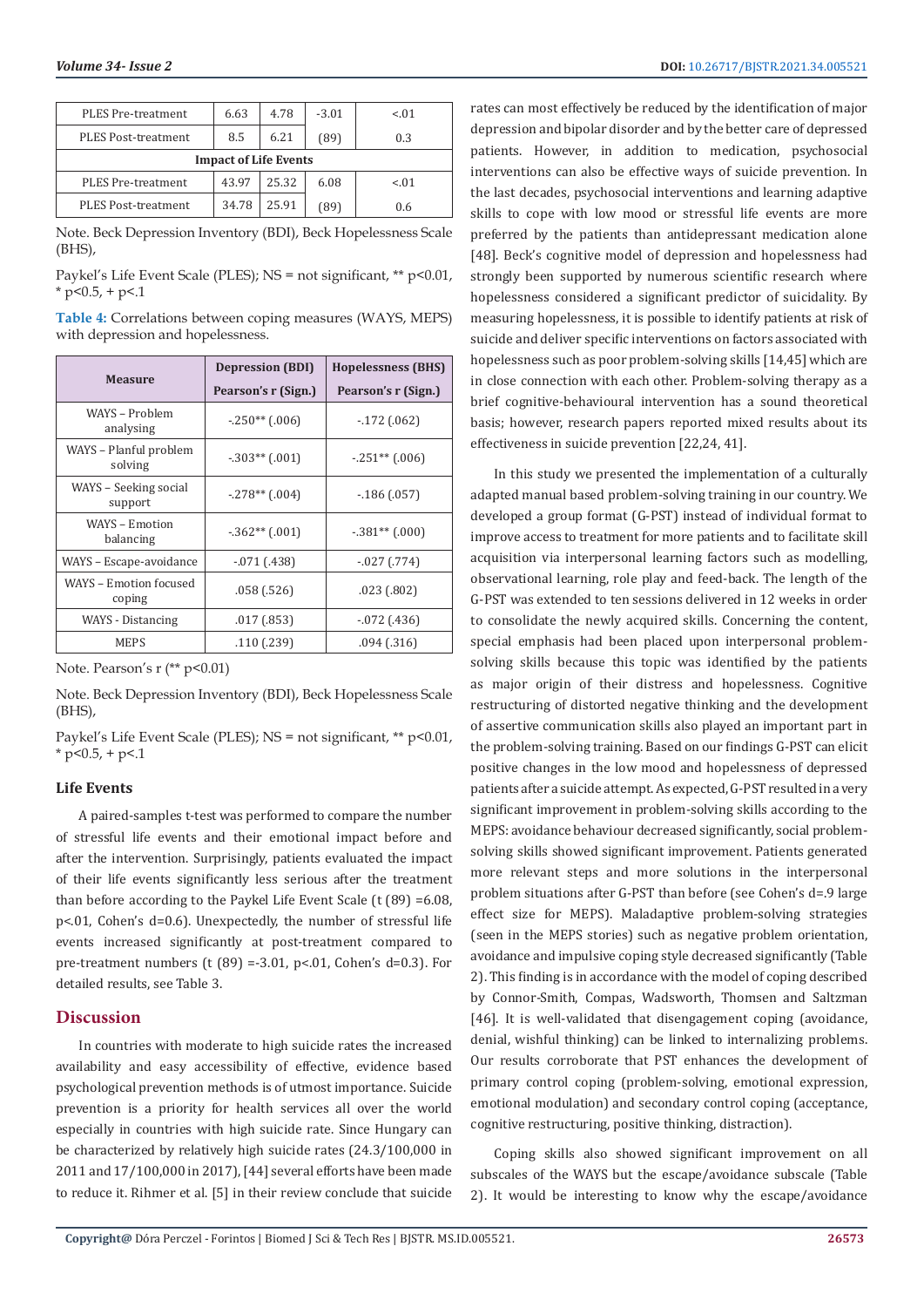subscale did not change. One explanation might be that the ability to develop assertive responses instead of escape/avoidance might require longer time than 12 weeks. However, when individuals have the ability to cope with a stressful interpersonal problem situation by cognitive skills (planning, analysing, reaching a solution) it might contribute to a more balanced emotional state (see emotion balancing in (Table 2) and to a more effective communication in order to seek help as well as social support. The significant changes of cognitive problem-solving abilities via the development of several solutions can lead to a more hopeful perspective which can contribute to a more balanced emotional state and to the decrease of hopelessness and depression (Table 3). In fact, the moderate to serious level of depression of the participants at baseline decreased significantly after the intervention and hopelessness was reduced to a large extent (large effect size). This confirms the results of other studies [47-49] that the G-PST can elicit major improvements both in low mood and hopelessness even if these factors were not directly addressed by the intervention. Also, our results show that learning new skills such as problem analysis, planful problem-solving and seeking social support as well as having emotional balance can provide protection against depression and hopelessness.

According to the cognitive theory of emotional disorders, this is not the event, but its evaluation has an emotional impact on the mood of a person. Exactly this is what was found in our study: participants evaluated the impact of their same life events significantly less serious after the intervention than before. It might mean that even if G-PST is a low-intensity cognitive intervention it still seems to be effective in restructuring distorted negative thinking and weakening the distressing effect of life events (see Table 2; p<.01). However, the result that the number of stressful life events increased significantly at post-treatment is surprising (see Table 2; p<.01). One explanation might be that during the course of G-PST participants became more aware of their previous distressing life events or these events were somehow activated and recollected. The main limitation of our study is that no control group was used for comparison therefore the results can't solely be interpreted as an evidence of effectiveness of the G-PST. Spontaneous recovery and placebo effects might have played part in the changes also. Another limitation, that no long-term follow-up was performed after the intervention. Post-treatment assessment was carried out at the end of G-PST; therefore the scores could be proper indicators of the actual mood and hopelessness but did not allow prediction about the decrease of future suicide attempts. Follow-up assessments after a longer period would have provided a more accurate picture about the long-term effects of the interventions.

To sum up, despite of the limitations described above, the results of the study support the view that applying G-PST after suicide attempts can lead to significant positive changes in the modifiable risk factors such as depression, hopelessness and great improvement in problem-solving skills, therefore it seems to be a promising way of preventing further suicide attempts. The

10-session G-PST delivered in 12 weeks was highly supported by the participants who expressed their needs to have even more sessions in order to consolidate more deeply their newly acquired skills. Finally, we can conclude that G-PST can be used as an effective, cost-effective low-intensity, evidence based psychosocial intervention for depressed outpatients with attempted suicide in their psychiatric history. The implementation of a culturally adapted manual based problem-solving training in group format improves access to psychological treatments, allows to reach wider populations at risk. Furthermore, G-PST allows to widen the availability of PST as a low intensity intervention for mild to moderate mental health problems in schools or in general practice.

#### **Acknowledgements**

Not applicable.

#### **References**

- 1. [World Health Organization. WHO database Suicide rates by country](https://apps.who.int/gho/data/view.main.MHSUICIDEASDRv?lang=en) [\(2016, 2015, 2010, 2000\). Downloaded: 2021.02.17.](https://apps.who.int/gho/data/view.main.MHSUICIDEASDRv?lang=en)
- 2. [Williams JMG Van der Does AJW, Barnhofer T, Crane C, Segal Zs, et al.](https://psycnet.apa.org/record/2008-04384-007) [\(2008\) Cognitive Reactivity, Suicidal Ideation and Future Fluency:](https://psycnet.apa.org/record/2008-04384-007) [Preliminary Investigation of a Differential Activation Theory of](https://psycnet.apa.org/record/2008-04384-007) [Hopelessness/Suicidality. Cognitive Therapy and Research 32\(1\): 83-](https://psycnet.apa.org/record/2008-04384-007) [104.](https://psycnet.apa.org/record/2008-04384-007)
- 3. [Angst F, Stassen HH, Clayton PJ, Angst J \(2002\) Mortality of patients](https://www.sciencedirect.com/science/article/abs/pii/S0165032701003779) [with mood disorders: follow-up over 34-38 years. Journal of Affective](https://www.sciencedirect.com/science/article/abs/pii/S0165032701003779) [Disorders 68\(2-3\): 167-181.](https://www.sciencedirect.com/science/article/abs/pii/S0165032701003779)
- 4. [Bertolote JM, Fleischmann A \(2002\) Suicide and psychiatric diagnosis: a](https://www.ncbi.nlm.nih.gov/pmc/articles/PMC1489848/) [worldwide perspective. World Psychiatry 1\(3\): 181-185.](https://www.ncbi.nlm.nih.gov/pmc/articles/PMC1489848/)
- 5. Rihmer Z, Gonda X, Kapitany B, Dome P (2013) Suicide in Hungary -epidemiological and clinical perspectives. Annals of General Psychiatry 12: 21.
- 6. [Rihmer Z \(2007\) Suicide risk in mood disorders. Current Opinion in](https://pubmed.ncbi.nlm.nih.gov/17143077/) [Psychiatry 20\(1\): 17-22.](https://pubmed.ncbi.nlm.nih.gov/17143077/)
- 7. [Beck AT, Brown G, Berchick RJ, Stewart BL, Steer RA, et al. \(1990\)](https://pubmed.ncbi.nlm.nih.gov/2278535/) [Relationship between hopelessness and ultimate suicide: a replication](https://pubmed.ncbi.nlm.nih.gov/2278535/) [with psychiatric outpatients. American Journal of Psychiatry 147\(2\):](https://pubmed.ncbi.nlm.nih.gov/2278535/) [190-195.](https://pubmed.ncbi.nlm.nih.gov/2278535/)
- 8. [Rihmer Z, Gonda X, Torzsa P, Kalabay L, Akiskal HS, et al. \(2013\) Affective](https://www.sciencedirect.com/science/article/abs/pii/S0165032713001638) [temperament, history of suicide attempt and family history of suicide in](https://www.sciencedirect.com/science/article/abs/pii/S0165032713001638) [general practice patients. Journal of Affective Disorders 149\(1-3\): 350-](https://www.sciencedirect.com/science/article/abs/pii/S0165032713001638) [354.](https://www.sciencedirect.com/science/article/abs/pii/S0165032713001638)
- 9. [Szabó M, Mészáros V, Sallay J, Ajtay G, Boross V, et al. \(2016\) The Beck](https://psycnet.apa.org/record/2015-09103-001) [Hopelessness Scale: Specific factors of method effects? European Journal](https://psycnet.apa.org/record/2015-09103-001) [of Psychological Assessment 32\(2\): 111-118.](https://psycnet.apa.org/record/2015-09103-001)
- 10. [Beck A, Rush J, Shaw B, Emery G \(1979\) Cognitive therapy of depression.](https://books.google.com/books/about/Cognitive_Therapy_of_Depression.html?id=L09cRS0xWj0C) [New York: Guilford Press.](https://books.google.com/books/about/Cognitive_Therapy_of_Depression.html?id=L09cRS0xWj0C)
- 11. [Walker KL, Chang EC, Hirsch JK \(2017\) Neuroticism and Suicidal](https://psycnet.apa.org/record/2016-16383-001) [Behavior: Conditional Indirect Effects of Social Problem-solving and](https://psycnet.apa.org/record/2016-16383-001) [Hopelessness. International Journal of Mental Health and Addict 15\(1\):](https://psycnet.apa.org/record/2016-16383-001) [80-89.](https://psycnet.apa.org/record/2016-16383-001)
- 12. [McMahon EM, Corcoran P, McAuliffe C, Keeley H, Perry IJ, et al. \(2013\)](https://pubmed.ncbi.nlm.nih.gov/23357219/) [Mediating effects of coping style on associations between mental health](https://pubmed.ncbi.nlm.nih.gov/23357219/) [factors and self-harm among adolescents. Crisis 34\(4\): 242-250.](https://pubmed.ncbi.nlm.nih.gov/23357219/)
- 13. [Milnes D, Owens D, Blenkiron P \(2002\) Problems reported by self](https://pubmed.ncbi.nlm.nih.gov/12217457/)[harm patients: perception, hopelessness, and suicidal intent. Journal of](https://pubmed.ncbi.nlm.nih.gov/12217457/) [Psychosomatic Research 53\(3\): 819-822.](https://pubmed.ncbi.nlm.nih.gov/12217457/)
- 14. [Pollock LR, Williams JM \(2004\) Problem-solving in suicide attempters.](https://www.cambridge.org/core/journals/psychological-medicine/article/abs/problemsolving-in-suicide-attempters/58450EE2E10063A9F5A81A6FDFDE477D) [Psychol Medicine 34\(1\): 163-167.](https://www.cambridge.org/core/journals/psychological-medicine/article/abs/problemsolving-in-suicide-attempters/58450EE2E10063A9F5A81A6FDFDE477D)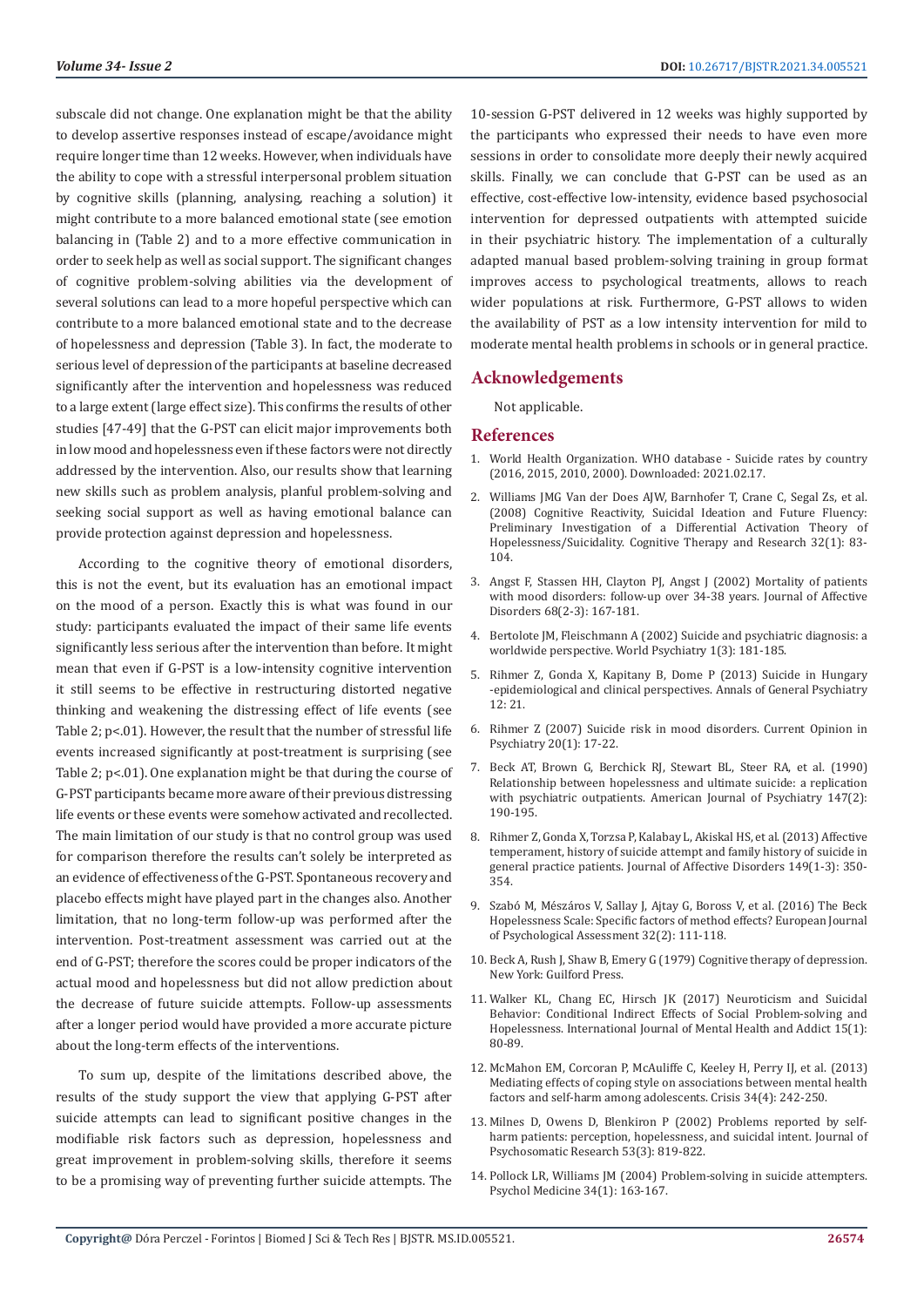- 15. [Collinson M, Owens D, Blenkiron P, Burton K, Graham L, et al. \(2014\)](https://trialsjournal.biomedcentral.com/articles/10.1186/1745-6215-15-163)  [MIDSHIPS: multicentre intervention designed for self-harm using](https://trialsjournal.biomedcentral.com/articles/10.1186/1745-6215-15-163)  [interpersonal problem-solving: protocol for a randomised controlled](https://trialsjournal.biomedcentral.com/articles/10.1186/1745-6215-15-163)  [feasibility study. Trials 15: 163.](https://trialsjournal.biomedcentral.com/articles/10.1186/1745-6215-15-163)
- 16. [Poós J, Annus R, Perczel-Forintos D \(2008\) The investigation of problem](https://pubmed.ncbi.nlm.nih.gov/18711228/)[solving abilities of psychiatric inpatients. Psychiatria Hungarica 23\(1\):](https://pubmed.ncbi.nlm.nih.gov/18711228/)  [42-55.](https://pubmed.ncbi.nlm.nih.gov/18711228/)
- 17. [Ganz D, Braquehais MD, Sher L \(2010\) Secondary prevention of suicide.](https://www.ncbi.nlm.nih.gov/pmc/articles/PMC2879412/)  [PLoS Medicine 7\(6\): e1000271.](https://www.ncbi.nlm.nih.gov/pmc/articles/PMC2879412/)
- 18. [Hawton K, Witt KG, Salisbury TL, Arensman E, Gunnell D, et al. \(2016\)](https://www.cochranelibrary.com/cdsr/doi/10.1002/14651858.CD012189/full)  [Psychosocial interventions for self-harm in adults. Cochrane Database](https://www.cochranelibrary.com/cdsr/doi/10.1002/14651858.CD012189/full)  [Systematic Review 5: Cd012189.](https://www.cochranelibrary.com/cdsr/doi/10.1002/14651858.CD012189/full)
- 19. [Mann JJ, Apter A, Bertolote J, Beautrais A, Currier D, et al. \(2005\) Suicide](https://pubmed.ncbi.nlm.nih.gov/16249421/)  [prevention strategies: a systematic review. Journal of theAmerican](https://pubmed.ncbi.nlm.nih.gov/16249421/)  [Medical Association 294\(16\): 2064-2074.](https://pubmed.ncbi.nlm.nih.gov/16249421/)
- 20. [Rihmer Z, Nemeth A, Kurimay T, Perczel-Forintos D, Purebl G. et al.](https://www.researchgate.net/publication/332268035_Recognition_treatment_and_prevention_of_suicide_in_adulthoode_-_Guideline)  [\(2017\) Recognition, treatment and prevention of suicide in adulthoode -](https://www.researchgate.net/publication/332268035_Recognition_treatment_and_prevention_of_suicide_in_adulthoode_-_Guideline)  [Guideline. Neuropsychopharmacologia Hungarica19: 45-51.](https://www.researchgate.net/publication/332268035_Recognition_treatment_and_prevention_of_suicide_in_adulthoode_-_Guideline)
- 21. [Brown GK, Jager-Hyman S \(2014\) Evidence-based psychotherapies for](https://pubmed.ncbi.nlm.nih.gov/25145738/)  [suicide prevention: future directions. American Journal of Preventative](https://pubmed.ncbi.nlm.nih.gov/25145738/)  [Medicine 47\(2\): 186-194.](https://pubmed.ncbi.nlm.nih.gov/25145738/)
- 22. [Townsend E, Hawton K, Altman DG, Arensman E, Gunnell D, Hazell P, et](https://pubmed.ncbi.nlm.nih.gov/11513383/)  [al. \(2001\) The efficacy of problem-solving treatments after deliberate](https://pubmed.ncbi.nlm.nih.gov/11513383/)  [self-harm: meta-analysis of randomized controlled trials with respect to](https://pubmed.ncbi.nlm.nih.gov/11513383/)  [depression, hopelessness and improvement in problems. Psychological](https://pubmed.ncbi.nlm.nih.gov/11513383/)  [Medicine 31\(6\): 979-988.](https://pubmed.ncbi.nlm.nih.gov/11513383/)
- 23. [Salkovskis PM, Atha C, Storer D \(1990\) Cognitive-behavioural problem](https://www.cambridge.org/core/journals/the-british-journal-of-psychiatry/article/abs/cognitivebehavioural-problem-solving-in-the-treatment-of-patients-who-repeatedly-attempt-suicide-a-controlled-trial/5FB713C03E422CEEB044DD266E9FE4C4)[solving in the treatment of patients who repeatedly attempt suicide. A](https://www.cambridge.org/core/journals/the-british-journal-of-psychiatry/article/abs/cognitivebehavioural-problem-solving-in-the-treatment-of-patients-who-repeatedly-attempt-suicide-a-controlled-trial/5FB713C03E422CEEB044DD266E9FE4C4)  [controlled trial. British Journal of Psychiatry 157\(6\): 871-876.](https://www.cambridge.org/core/journals/the-british-journal-of-psychiatry/article/abs/cognitivebehavioural-problem-solving-in-the-treatment-of-patients-who-repeatedly-attempt-suicide-a-controlled-trial/5FB713C03E422CEEB044DD266E9FE4C4)
- 24. [McAuliffe C, McLeavey BC, Fitzgerald T, Corcoran P, Carroll B, et al.](https://pubmed.ncbi.nlm.nih.gov/24434070/)  [\(2014\) Group problem-solving skills training for self-harm: randomised](https://pubmed.ncbi.nlm.nih.gov/24434070/)  [controlled trial. Journal of Psychiatry 204: 383-390.](https://pubmed.ncbi.nlm.nih.gov/24434070/)
- 25. [Kendall T, Taylor C, Bhatti H, Chan M, Kapur N, et al. \(2011\) Longer term](https://pubmed.ncbi.nlm.nih.gov/22113565/)  [management of self-harm: summary of NICE guidance. British Medical](https://pubmed.ncbi.nlm.nih.gov/22113565/)  [Journal 343: d7073.](https://pubmed.ncbi.nlm.nih.gov/22113565/)
- 26. [D'Zurilla TJ, Goldfried \(1971\) Problem-solving and behavior](https://pubmed.ncbi.nlm.nih.gov/4938262/)  [modification. Journal of Abnormal Psychology 78\(1\): 107-126.](https://pubmed.ncbi.nlm.nih.gov/4938262/)
- 27. [Nezu AM, D'Zurilla TJ \(1989\) Social problem-solving and negative](https://psycnet.apa.org/record/1989-97948-010)  [affective conditions. In Kendall P. C., Watson, D. \(editors\), Anxiety and](https://psycnet.apa.org/record/1989-97948-010)  [depression: Distinctive and overlapping features 285-315.](https://psycnet.apa.org/record/1989-97948-010)
- 28. [Bell AC, D'Zurilla TJ \(2009\) Problem-solving therapy for depression: A](https://pubmed.ncbi.nlm.nih.gov/19299058/)  [meta-analysis. Clinical Psychology Review 29\(4\): 348-353.](https://pubmed.ncbi.nlm.nih.gov/19299058/)
- 29. [Malouff JM, Thorsteinsson EB, Schutte NS \(2007\) The efficacy of](https://pubmed.ncbi.nlm.nih.gov/16480801/)  [problem-solving therapy in reducing mental and physical health](https://pubmed.ncbi.nlm.nih.gov/16480801/)  [problems: A meta-analysis. Clinical Psychology Review 27\(1\): 46-57.](https://pubmed.ncbi.nlm.nih.gov/16480801/)
- 30. [Hatcher S, Sharon C, Parag V, Collins N \(2011\) Problem-solving therapy](https://pubmed.ncbi.nlm.nih.gov/21816868/)  [for people who present to hospital with self-harm: Zelen randomised](https://pubmed.ncbi.nlm.nih.gov/21816868/)  [controlled trial. British Journal of Psychiatry 199\(4\): 310-316.](https://pubmed.ncbi.nlm.nih.gov/21816868/)
- 31. The NICE Guideline on Longer-term Management in adults, children and young people (CG133) (2012). London: NICE.
- 32. [Bennett-Levy J, Richards AD, Farrand P, Christensen H, Griffith, KM,](file:///C:/Users/Lupine/Desktop/work%20from%20home/Biomed/pdf/26-2-2021/Proofs_26.02.2021/BJSTR.MS.ID.005519/BJSTR-E-21-RA-133_W/Christensen%20H.,%20Griffith,%20K.%20M.,)  [\(2010\) Low intensity CBT interventions: a revolution in mental health](file:///C:/Users/Lupine/Desktop/work%20from%20home/Biomed/pdf/26-2-2021/Proofs_26.02.2021/BJSTR.MS.ID.005519/BJSTR-E-21-RA-133_W/Christensen%20H.,%20Griffith,%20K.%20M.,)

[care. Oxford guide to low intensity CBT interventions. New York: Oxford](file:///C:/Users/Lupine/Desktop/work%20from%20home/Biomed/pdf/26-2-2021/Proofs_26.02.2021/BJSTR.MS.ID.005519/BJSTR-E-21-RA-133_W/Christensen%20H.,%20Griffith,%20K.%20M.,) [University Press 3-18.](file:///C:/Users/Lupine/Desktop/work%20from%20home/Biomed/pdf/26-2-2021/Proofs_26.02.2021/BJSTR.MS.ID.005519/BJSTR-E-21-RA-133_W/Christensen%20H.,%20Griffith,%20K.%20M.,)

- 33. [Cuijpers P, van Straten A, Warmerdam L \(2007\) Problem-solving](https://pubmed.ncbi.nlm.nih.gov/17194572/) [therapies for depression: a meta-analysis. European Psychiatry 22\(1\):](https://pubmed.ncbi.nlm.nih.gov/17194572/) [9-15.](https://pubmed.ncbi.nlm.nih.gov/17194572/)
- 34. [Beck AT, Ward CH, Mendelson M, Mock J, Erbaugh J, et al. \(1961\) An](https://pubmed.ncbi.nlm.nih.gov/13688369/) [inventory for measuring depression. Archives of General Psychiatry 4:](https://pubmed.ncbi.nlm.nih.gov/13688369/) [561-571.](https://pubmed.ncbi.nlm.nih.gov/13688369/)
- 35. Perczel-Forintos D, Ajtay Gy, Barna Cs, Kiss Zs, Komlósi S, et al. (2012) Questionnaires in clinical psychology. Budapest: Semmelweis Kiadó.
- 36. [Beck AT, Weissman A, Lester D, Trexler L \(1974\) The measurement of](https://pubmed.ncbi.nlm.nih.gov/4436473/) [pessimism: the hopelessness scale. Journal of Consulting and Clinical](https://pubmed.ncbi.nlm.nih.gov/4436473/) [Psychology 42\(6\): 861-865.](https://pubmed.ncbi.nlm.nih.gov/4436473/)
- 37. [Perczel-Forintos D, Sallai J, Rózsa S \(2010\) Adaptation of Beck](https://www.researchgate.net/profile/Sandor_Rozsa2/publication/50252257_Adaptation_of_the_Beck_Hopelessness_Scale_in_Hungary/links/553e74040cf294deef71714a/Adaptation-of-the-Beck-Hopelessness-Scale-in-Hungary.pdf) [Hopelessness Scale in Hungary. Psychological Topics 19: 307-321.](https://www.researchgate.net/profile/Sandor_Rozsa2/publication/50252257_Adaptation_of_the_Beck_Hopelessness_Scale_in_Hungary/links/553e74040cf294deef71714a/Adaptation-of-the-Beck-Hopelessness-Scale-in-Hungary.pdf)
- 38. [Folkman S, Lazarus RS \(1980\) An analysis of coping in a middle-aged](https://www.jstor.org/stable/2136617) [community sample. Journal of Health and Social Behavior 21: 219-239.](https://www.jstor.org/stable/2136617)
- 39. Ró[zsa S, Purebl Gy, Susánszky É, Kő N, Szádóczky E, et al. \(2008\)](https://akjournals.com/view/journals/0406/9/3/article-p217.xml) [Dimensions of coping: the Hungarian adaptation of the conflict](https://akjournals.com/view/journals/0406/9/3/article-p217.xml) [resolution questionnaire. Mentálhigiéné és Pszichoszomatika 9\(3\): 217-](https://akjournals.com/view/journals/0406/9/3/article-p217.xml) [241.](https://akjournals.com/view/journals/0406/9/3/article-p217.xml)
- 40. Platt II, Spivack G (1975) Unidimensionality of the Means-Ends Problem-[Solving \(MEPS\) procedure. Journal of Clinical Psychology 31\(1\): 15-16.](https://pubmed.ncbi.nlm.nih.gov/1112893/)
- 41. [Schotte DE, Clum GA \(1987\) Problem-solving skills in suicidal psychiatric](https://pubmed.ncbi.nlm.nih.gov/3571658/) [patients. Journal of Consulting and Clinical Psychology 55\(1\): 49-54.](https://pubmed.ncbi.nlm.nih.gov/3571658/)
- 42. [Paykel ES, Prusoff BA, Uhlenhuth EH \(1971\) Scaling of life events.](https://jamanetwork.com/journals/jamapsychiatry/article-abstract/490526) [Archives of General Psychiatry 25\(4\): 340-347.](https://jamanetwork.com/journals/jamapsychiatry/article-abstract/490526)
- 43. [Warmerdam L, van Straten A, Jongsma J, Twisk J, Cuijpers P, et al. \(2010\)](https://pubmed.ncbi.nlm.nih.gov/19913781/) [Online cognitive behavioral therapy and problem-solving therapy for](https://pubmed.ncbi.nlm.nih.gov/19913781/) [depressive symptoms: Exploring mechanisms of change. Journal of](https://pubmed.ncbi.nlm.nih.gov/19913781/) [Behavior Therapy and Experimental Psychiatry 41\(1\): 64-70.](https://pubmed.ncbi.nlm.nih.gov/19913781/)
- 44. [Central Statistical Office \(2013\) Accessed: 12 May 2016.](https://www.cso.ie/en/releasesandpublications/ep/p-vsar/vsar2013/deaths2013/)
- 45. [Cannon B, Mulroy R, Otto MW, Rosenbaum JF, Fava M, et al. \(1999\)](https://pubmed.ncbi.nlm.nih.gov/10512605/) [Dysfunctional attitudes and poor problem-solving skills predict](https://pubmed.ncbi.nlm.nih.gov/10512605/) [hopelessness in major depression. Journal of Affective Disorders 55\(1\):](https://pubmed.ncbi.nlm.nih.gov/10512605/) [45-49.](https://pubmed.ncbi.nlm.nih.gov/10512605/)
- 46. [Connor-Smith JK, Compas BE, Wadsworth ME, Thomsen AH, Saltzman H,](https://pubmed.ncbi.nlm.nih.gov/11142550/) [et al. \(2000\) Responses to stress in adolescence: measurement of coping](https://pubmed.ncbi.nlm.nih.gov/11142550/) [and involuntary stress responses. Journal of Consulting and Clinical](https://pubmed.ncbi.nlm.nih.gov/11142550/) [Psychology 68\(6\): 976-992.](https://pubmed.ncbi.nlm.nih.gov/11142550/)
- 47. [Huband N, McMurran M, Evans C, Duggan C \(2007\) Social problem](https://pubmed.ncbi.nlm.nih.gov/17401036/)[solving plus psychoeducation for adults with personality disorder:](https://pubmed.ncbi.nlm.nih.gov/17401036/) [pragmatic randomised controlled trial. British Journal of Psychiatry](https://pubmed.ncbi.nlm.nih.gov/17401036/) [190: 307-313.](https://pubmed.ncbi.nlm.nih.gov/17401036/)
- 48. [Karasouli E, Adams A \(2014\) Assessing the Evidence for e-Resources](https://pubmed.ncbi.nlm.nih.gov/26543903/) [for Mental Health Self-Management: A Systematic Literature Review.](https://pubmed.ncbi.nlm.nih.gov/26543903/) [Journal of Medical Internet Research in Mental Health 1\(1\): e3.](https://pubmed.ncbi.nlm.nih.gov/26543903/)
- 49.(2013) Diagnostic and Statistical Manual of Mental Disorders, Fifth edition. (DSM-5) American Psychiatric Association, 2013. American Psychiatric Publishing, Washington, DC, USA.